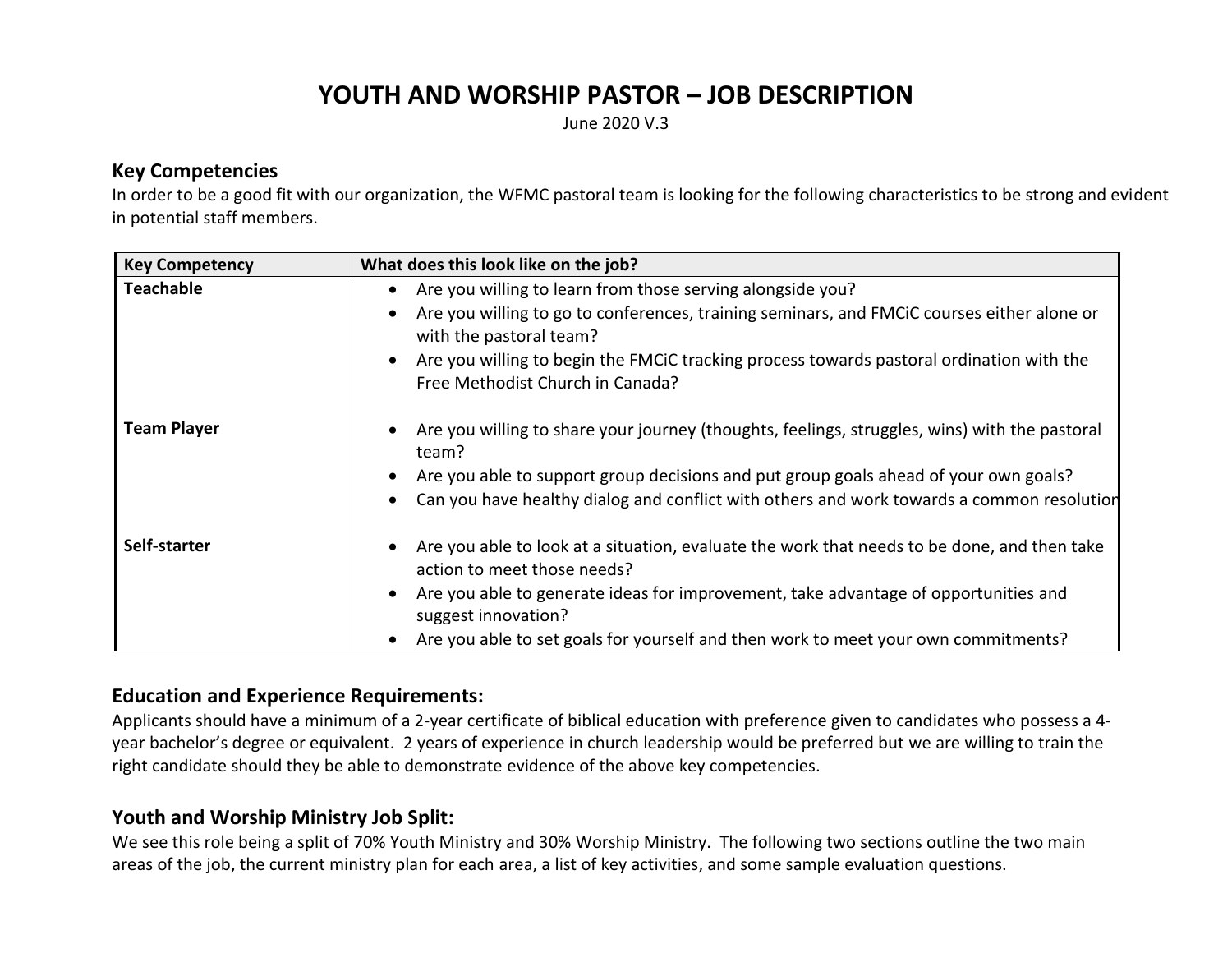# YOUTH MINISTRY

## **Youth Ministry Purpose Statement:** *"Helping our youth and teens discover how they fit in God's Family"*

#### **3-5 Year Strategic Plan for Youth Ministry:**

*These are the strategic outcomes and initiatives we feel God calling us to have with the WFMC Youth Ministry over the next 3-5 years.*

**Strategic Outcomes:** In 3-5 years, we hope that:

- 1. Our youth ministry enhances our teen's lives rather than competing with them
- 2. Our youth ministry provides opportunities for our teens to serve the world around them
- 3. We would have a youth ministry culture that is open and seeking to meet the 'other'
- 4. Our teens would be contributors to our church family and community, not just consumers
- 5. Our Youth Ministry leaders feel confident and equipped to lead and disciple our teens
- 6. Our youth ministry provides connecting points for parents to connect and engage

**Strategic Initiatives:** The next 1-2 years, we are going to do these things to try and reach our outcomes

- 1. Amalgamated Friday Night Youth combine both our discipleship time and our 'fun' time into one evening of the week which includes a meal together.
- 2. Meet monthly with our Youth Ministry leaders for the purpose of discipleship, communication, and team building.
- 3. Host 2 'parent engagement activities' during the ministry season (youth min potlucks, BBQ, etc)
- 4. Provide an alternating major/minor annual service trip focused on providing teens opportunities to grow and serve in different contexts.

# **Key Activities:**

*These are the basic activities and requirements for the Youth Pastor Job. These activities should be shaped and prioritized based on the Strategic Outcomes and Initiatives. Priority level: 1 = highest priority, 5 = lowest priority*

| <b>Priority</b><br>Level | Task                                     | <b>Description</b>                                                         | <b>Evaluation Questions</b>                                                                                                                                                                                                                                     |
|--------------------------|------------------------------------------|----------------------------------------------------------------------------|-----------------------------------------------------------------------------------------------------------------------------------------------------------------------------------------------------------------------------------------------------------------|
|                          | <b>FRIDAY NIGHT</b><br><b>LEADERSHIP</b> | a. Create an environment<br>for youth to explore &<br>solidify their faith | 1. Report on your contacts with parents of teens - visits, phone calls, etc.<br>2. Comment on the overall spiritual health of the teens. How have you<br>attempted to create an environment for spiritual growth?<br>3. Would/Do the Youth bring their friends? |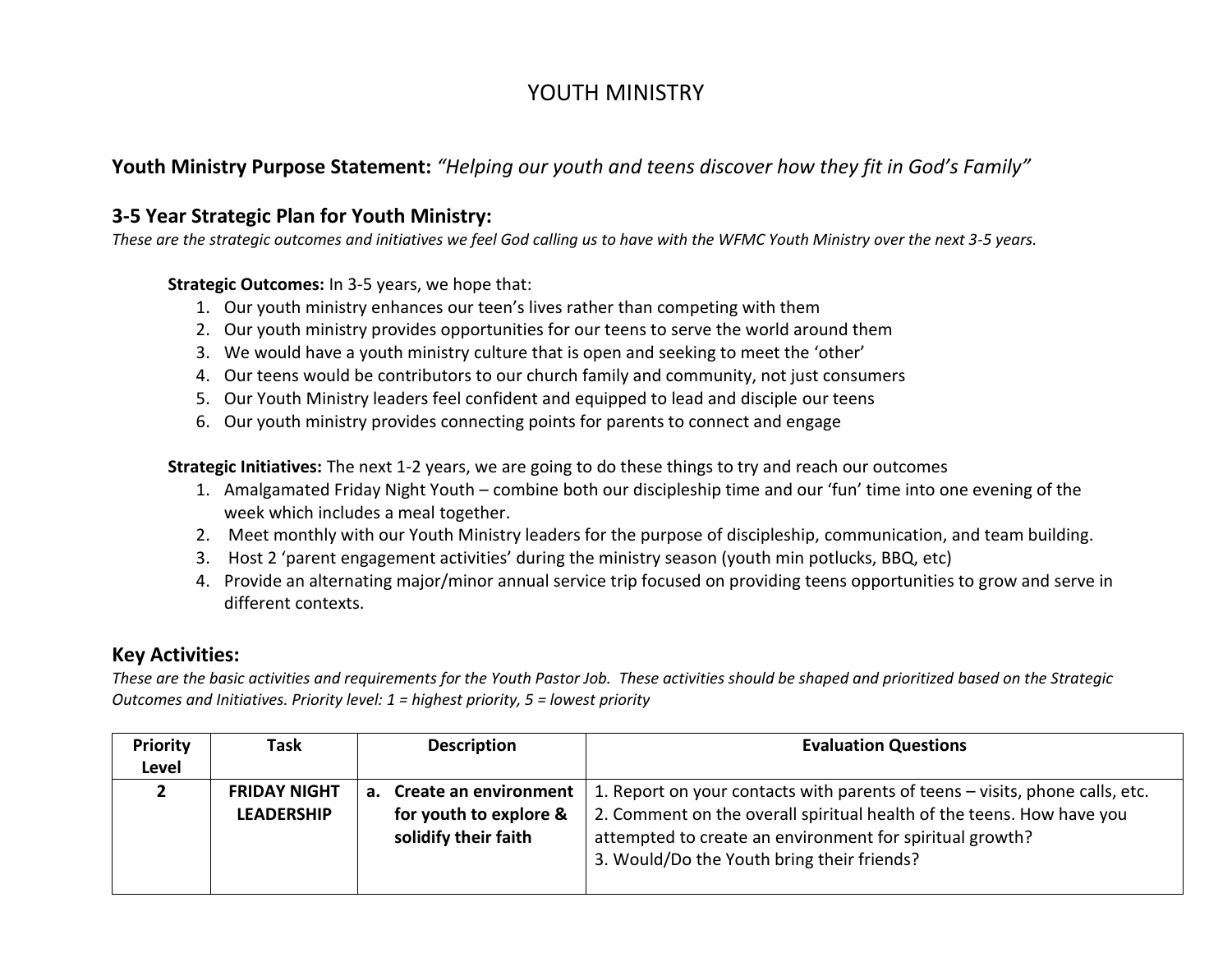| <b>Priority</b><br>Level | <b>Task</b>                                        | <b>Description</b>                                                                                                                                                                                                                                                                                | <b>Evaluation Questions</b>                                                                                                                                                                                                                                                                                                                                                                                                                                                                                                                                                                                                                                          |
|--------------------------|----------------------------------------------------|---------------------------------------------------------------------------------------------------------------------------------------------------------------------------------------------------------------------------------------------------------------------------------------------------|----------------------------------------------------------------------------------------------------------------------------------------------------------------------------------------------------------------------------------------------------------------------------------------------------------------------------------------------------------------------------------------------------------------------------------------------------------------------------------------------------------------------------------------------------------------------------------------------------------------------------------------------------------------------|
|                          |                                                    | b. Create a sense of<br>community within the<br>group/church                                                                                                                                                                                                                                      |                                                                                                                                                                                                                                                                                                                                                                                                                                                                                                                                                                                                                                                                      |
| 4                        | <b>SUNDAY</b><br><b>MORNING</b><br><b>PRESENCE</b> | a. Engage with church<br>family                                                                                                                                                                                                                                                                   | 1. Do the parents of the teens know you are?<br>2. Does the church family know who you are?                                                                                                                                                                                                                                                                                                                                                                                                                                                                                                                                                                          |
| $\overline{2}$           | <b>STAFF MEETING</b>                               | <b>Attend and contribute</b>                                                                                                                                                                                                                                                                      | 1. What am I learning about ministry?<br>2. How is staff meeting helping me grow in my ministry?<br>3. How are growing in your relationships with the rest of the team?                                                                                                                                                                                                                                                                                                                                                                                                                                                                                              |
| $\mathbf{1}$             | <b>SPIRITUAL</b><br><b>DEVELOPMENT</b>             | a. Maintain healthy<br>personal spiritual<br>practices: prayer,<br>study, accountability,<br>secret service, etc.<br>b. Consider participating<br>in a small group<br>c. Live an intentionally<br>evangelistic lifestyle:<br>make friends, share the<br>gospel; community<br>ministry involvement | 1. What spiritual disciplines do you practice regularly? What spiritual<br>disciplines are you developing? What spiritual disciplines do you struggle<br>with?<br>3. How spiritually and emotionally healthy are you? Is there any area you<br>need support with?<br>4. How does your participation in or leading of a small group contribute to<br>your spiritual growth and daily walk?<br>5. How are you pursuing being salt and light in the community in the<br>following categories: prayer, service, kindness/compassion, sharing the<br>gospel, living as an example, holiness, generosity, hospitality?<br>6. Do you have an active accountability partner? |
| $\overline{\mathbf{3}}$  | <b>TEEN SPIRITUAL</b><br><b>DEVELOPMENT</b>        | a. Identify, develop, and<br>mentor youth leaders<br>b. Train teens to share<br>and live their faith.                                                                                                                                                                                             | 1. How are you providing training/support for teens?<br>2. How are you helping teens to identify and use their gifts?<br>3. How are you helping teens get involved in the various ministries of the<br>church?                                                                                                                                                                                                                                                                                                                                                                                                                                                       |
| $\overline{\mathbf{3}}$  | <b>PROGRAM</b><br><b>MANAGEMENT</b>                | (recruitment, scheduling,<br>curriculum, logistics)                                                                                                                                                                                                                                               | 1. How is communication going?<br>2. Are there enough volunteers?<br>3. Was I organized?<br>4. Were the events/meetings organized?                                                                                                                                                                                                                                                                                                                                                                                                                                                                                                                                   |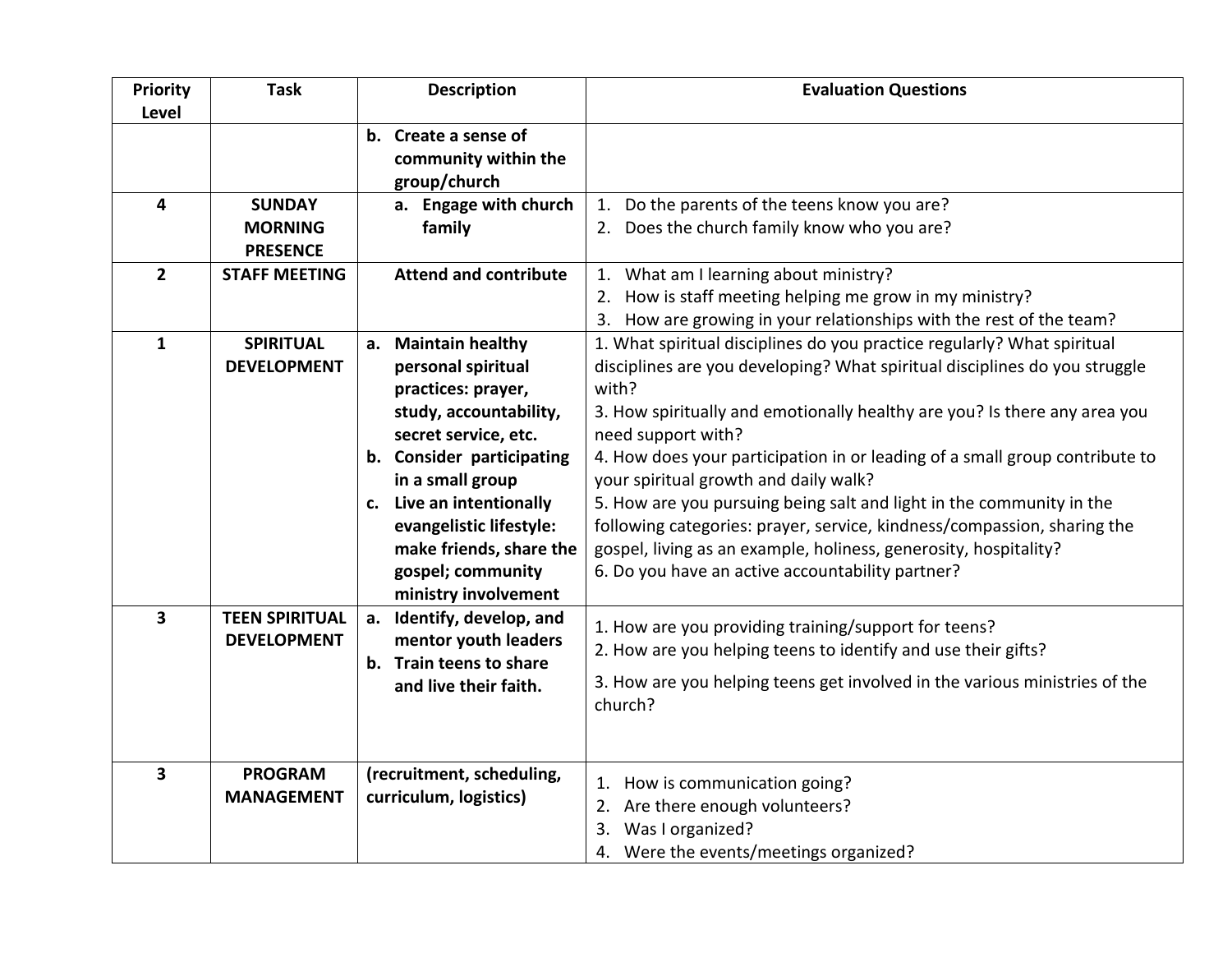| <b>Priority</b> | <b>Task</b>                                                                 | <b>Description</b>                                                                                                         | <b>Evaluation Questions</b>                                                                                                                                                                                                                                                                                    |
|-----------------|-----------------------------------------------------------------------------|----------------------------------------------------------------------------------------------------------------------------|----------------------------------------------------------------------------------------------------------------------------------------------------------------------------------------------------------------------------------------------------------------------------------------------------------------|
| Level<br>3      | <b>MONTHLY</b><br><b>YOUTH LEADER</b><br><b>MEETINGS</b>                    | Monthly meetings with<br>youth ministry leaders<br>with a focus on<br>discipleship,<br>communication, and team<br>building | How many youth leader meetings have you had this past year?<br>1.<br>Do our youth leaders feel equipped to lead the youth of our church?<br>2.<br>Do our youth leaders feel informed and part of the youth min process?<br>3.<br>Are our youth leaders engaged in planning future events and activities?<br>4. |
| $\overline{2}$  | <b>NETWORK</b><br><b>MEETINGS</b>                                           | Join in with FMCIC pastoral<br>network meetings                                                                            | Have you been participating in Network meetings?<br>1.<br>Have you been developing relationships with other FMCIC pastors?                                                                                                                                                                                     |
|                 |                                                                             |                                                                                                                            | How have Network meeting and check-ins equipped and encouraged<br>3.<br>you in your ministry?                                                                                                                                                                                                                  |
| 5               | YOUTH PARENT<br><b>ENGAGEMENT</b>                                           | Host a 'parents event'<br>twice a ministry season to<br>engage parents.                                                    | 1.<br>How many parents events did you have this past year?<br>How engaged to parents feel with the Youth Min and the growth of<br>2.<br>their teens?                                                                                                                                                           |
| 1               | <b>EDUCATION</b>                                                            | Take at least 1 FMCIC<br>foundational course per<br>year                                                                   | 1.<br>Which course(s) did you take?<br>What value have those courses had in your personal life and ministry?<br>2.<br>How has your ministry changed because of what you have been<br>3.<br>learning?                                                                                                           |
| $\overline{2}$  | <b>YEARLY</b><br><b>MAJOR/MINOR</b><br><b>SERVICE</b><br><b>OPPORTUNITY</b> | Yearly major/minor service<br>trip, event, or other<br>opportunity for our teens<br>to serve in a different<br>context.    | 1. Did you have a major or minor service opportunity this year?<br>What kind of feedback do our teens have from the event/trip?<br>2.<br>What are some stories from the trip where God was at work?<br>3.                                                                                                      |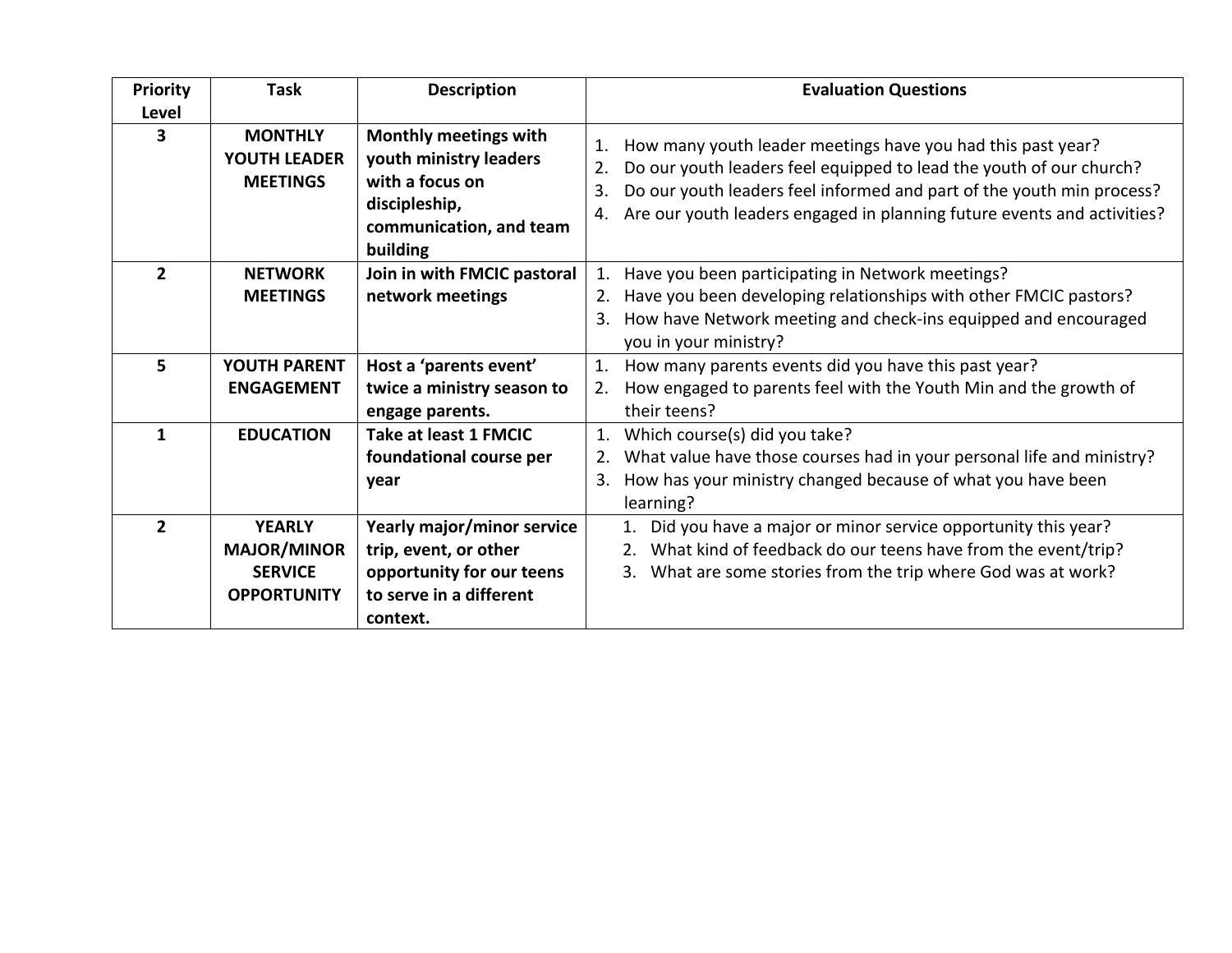# WORSHIP MINISTRY

## **Worship Ministry Purpose Statement:** *"Leading our church to meaningful encounters with God through worship"*

#### **3-5 Year Strategic Plan for Worship Ministry:**

*These are the strategic outcomes and initiatives we feel God calling us to have with the WFMC Youth Ministry over the next 3-5 years.*

**Strategic Outcomes:** In 3-5 years, we hope that:

- 1. Our worship ministry be easy to engage in and accessible to all who wish to be involved.
- 2. Leading worship in our church is something that brings leaders/members joy and energy
- 3. New people have clear and easy on-ramps into our worship ministry
- 4. Our worship seeks to be engaging to all age groups and demographics in our church.

**Strategic Initiatives:** The next 1-2 years, we are going to do these things to try and reach our outcomes

- 1. Implement and train our worship ministry leaders/members in the use of Planning Center
- 2. Ensure opportunities exist for our teens and kids to serve in our worship ministry
- 3. Create a culture of stability that creates space for others to confidently lead

#### **Key Activities:**

*These are the basic activities and requirements for the Youth Pastor Job. These activities should be shaped and prioritized based on the Strategic Outcomes and Initiatives. Priority level: 1 = highest priority, 5 = lowest priority*

| <b>Priority</b><br>Level | Task                                              | <b>Description</b>                                                                                                                                            | <b>Evaluation Questions</b>                                                                                                                                  |
|--------------------------|---------------------------------------------------|---------------------------------------------------------------------------------------------------------------------------------------------------------------|--------------------------------------------------------------------------------------------------------------------------------------------------------------|
|                          | <b>SUNDAY</b><br><b>MORNING</b><br><b>WORSHIP</b> | When volunteers are unavailable<br>$a_{\cdot}$<br>will personally lead worship<br>b. Ensure our Sunday morning<br>worship is engaging all age<br>demographics | How are you ensuring WFMC's worship is engaging to all<br>people and demographics in our church?<br>2. Comment on the overall health of our worship ministry |